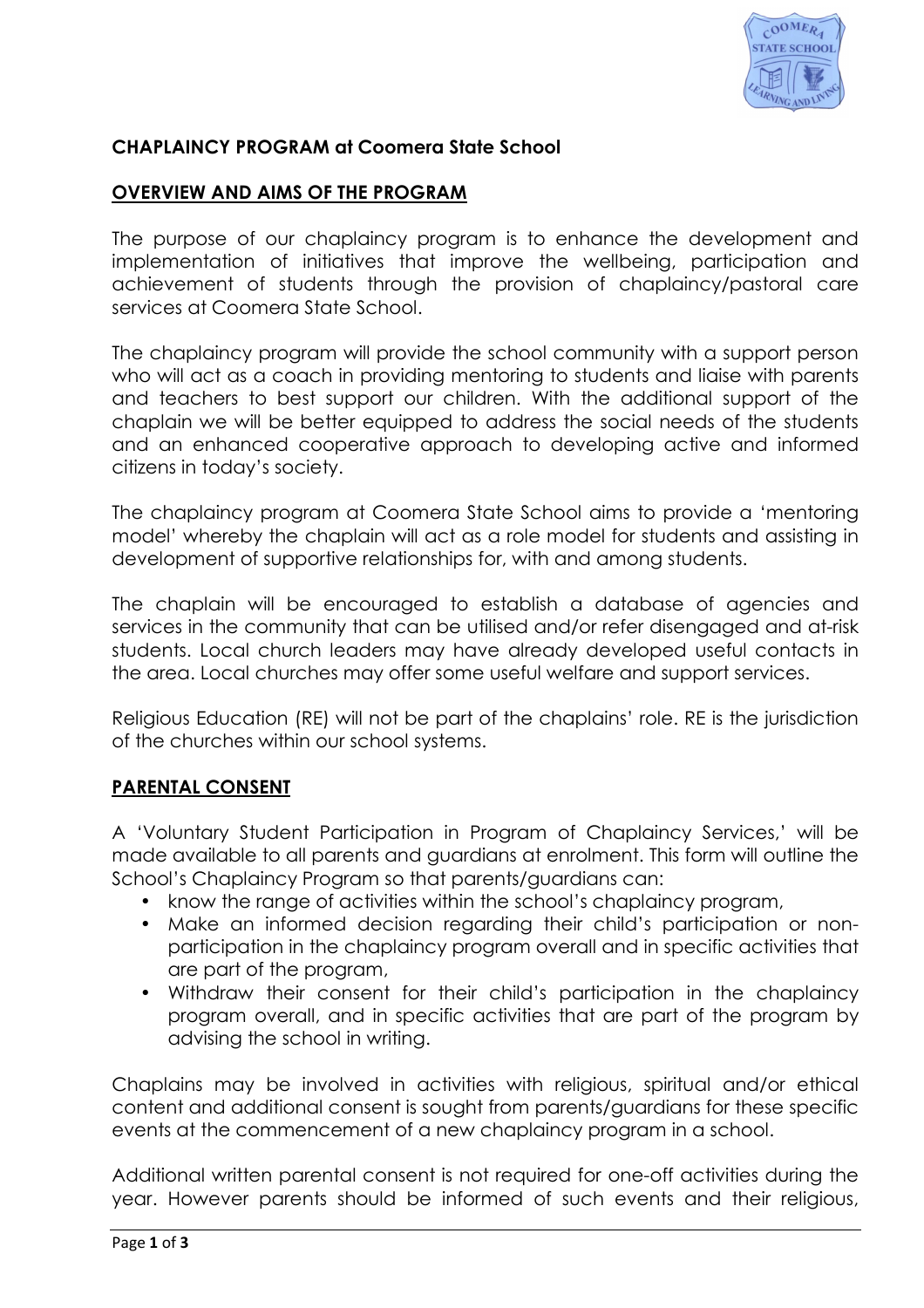

spiritual and/or ethical nature prior to the event via the school newsletter or other appropriate channels of communication.

Where there are student protection concerns, the principal can give written consent for support to be offered by the chaplain through ongoing one-to-one meetings.

If a student approaches their classroom teacher in regard to meeting with the chaplain the classroom teacher must organise a mutually agreeable time suitable to all with the chaplain. If a child approaches the chaplain in regard to a meeting time the chaplain must arrange with the classroom teacher a mutually agreeable time to meet with the child. The student must have parental consent on their enrolment form to be able to meet with the chaplain.

# **WORK PLAN**

The Local Chaplaincy Committee has chosen a mentoring model for our chaplain to adopt in our cluster schools. A detailed description for our mentoring model can be found in SMC-PR012: Chaplaincy Services in Queensland State Schools. The chaplain will be involved in:

- Implementing social skilling programs at times negotiated with each site.
- Acting as a role model for the school community.
- Participating in a range of school activities inclusive of extra curricular activities.
- Communicating and developing networks within the school community.
- Facilitating support programs which suit the needs of the each school community.
- Building community links and referral paths to community groups.

# **STUDENT PROTECTION**

Our chaplain operates under the Education Queensland Code of Conduct and SU QLD Code of Conduct, which complies with the government-funded National School Chaplaincy Program guidelines. The Codes of Conduct outline the expected behaviours of chaplains. SU QLD chaplaincy services operate according to the Queensland Government's chaplaincy policy.

# **ACCOUNTABILITY**

The Chaplain will be accountable to:

- The school principal, in matters relating to management within the school and adherence to Education Queensland policy.
- The Local Chaplaincy Committee (LCC), in matters relating to local policy decision and day-to-day operation.
- The Regional Manager of your region (Scripture Union), in matters relating to employment and overall policy.